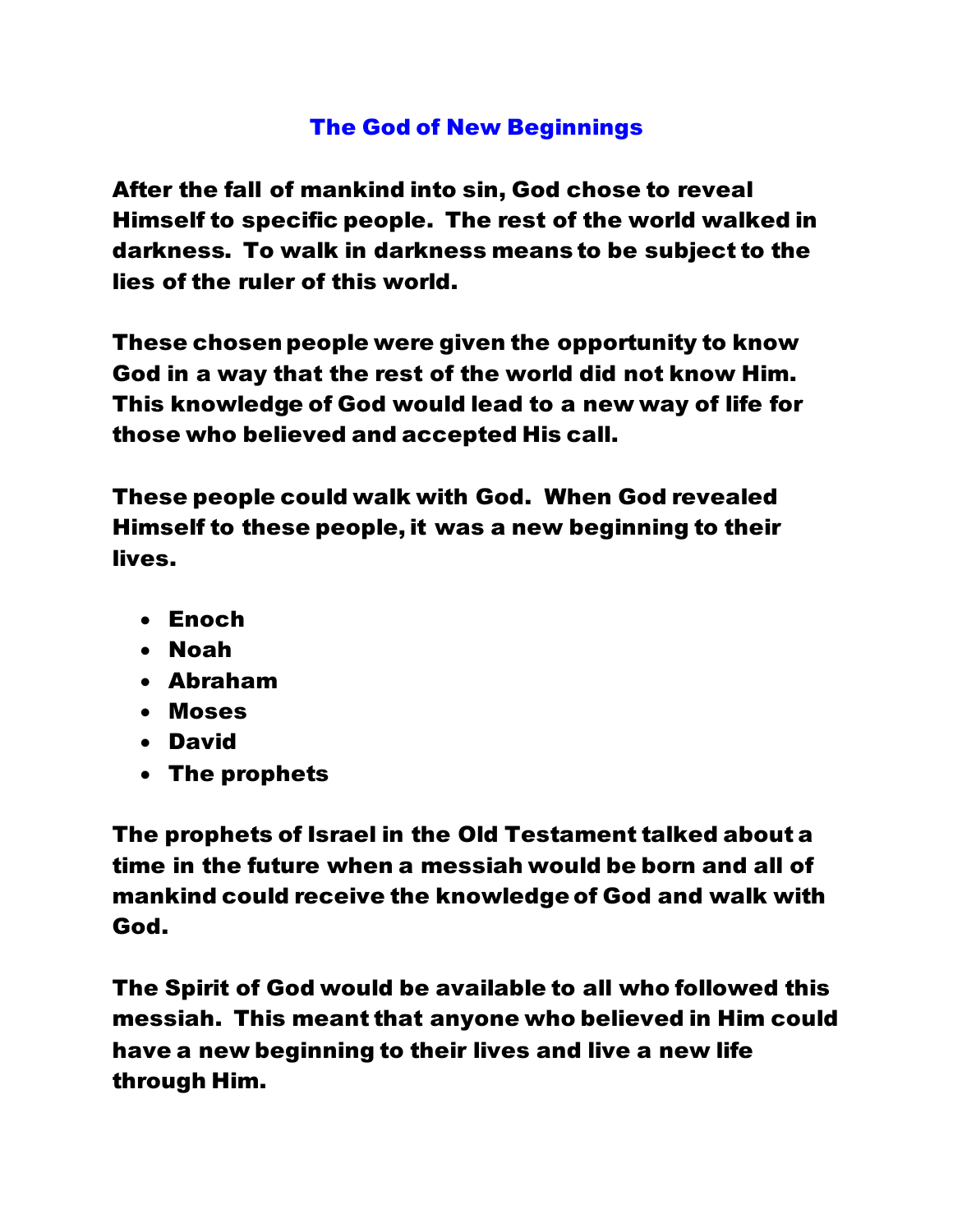Through His birth, His life, His Words, His miracles, His death, His burial, His resurrection, and His ascension, Jesus proved He was this messiah.

Jesus let it be known that whosoever believed in Him could experience a new beginning to their life and have a new life. It did not matter what they had done wrong; who they were; or how old they were.

One of the best stories in the bible that reveals how Jesus offers this to everyone is found in John 8. It is called the woman caught in adultery.

Through this story, Jesus wants everyone of us to learn what we must do to experience the new beginning and new life that God has planned for us.

Here is the story from God's Word.

John 8:1-12

1 But Jesus went to the Mount of Olives.

2 Now early in the morning He came again into the temple, and all the people came to Him; and He sat down and taught them.

3 Then the scribes and Pharisees brought to Him a woman caught in adultery. And when they had set her in the midst, 4 they said to Him, "Teacher, this woman was caught in adultery, in the very act.

5 Now Moses, in the law, commanded us that such should be stoned. But what do You say?"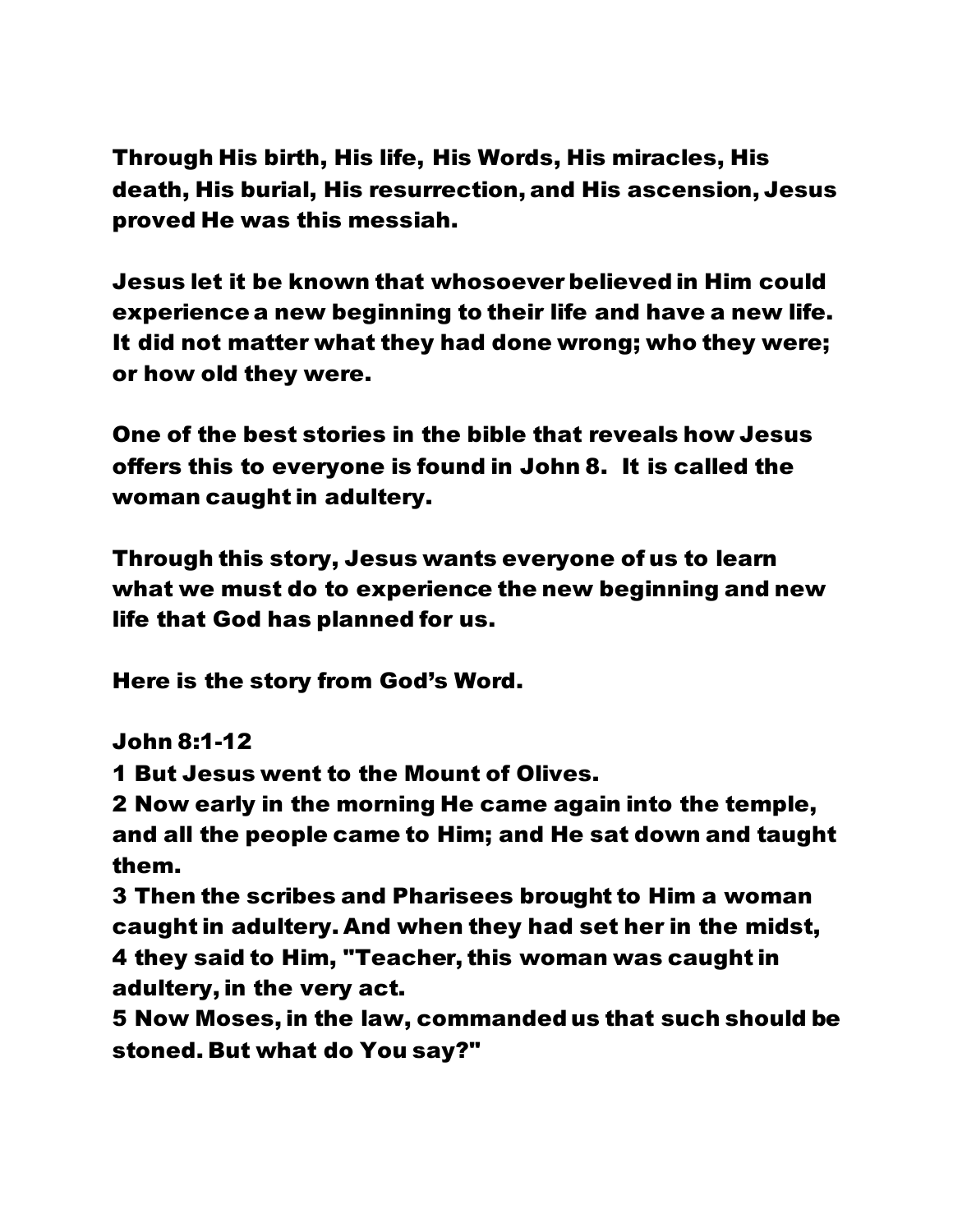6 This they said, testing Him, that they might have something of which to accuse Him. But Jesus stooped down and wrote on the ground with His finger, as though He did not hear.

7 So when they continued asking Him, He raised Himself up and said to them, "He who is without sin among you, let him throw a stone at her first."

8 And again He stooped down and wrote on the ground. 9 Then those who heard it, being convicted by their conscience, went out one by one, beginning with the oldest even to the last. And Jesus was left alone, and the woman standing in the midst.

10 When Jesus had raised Himself up and saw no one but the woman, He said to her, "Woman, where are those accusers of yours? Has no one condemned you?"

11 She said, "No one, Lord." And Jesus said to her, "Neither do I condemn you; go and sin no more."

12 Then Jesus spoke to them again, saying, "I am the light of the world. He who follows Me shall not walk in darkness, but have the light of life."

NKJV

Jesus offered this woman a new beginning and a new life.

To receive her new beginning and her new life….

- 1. She had to receive God's forgiveness. (Verse 11) To receive God's forgiveness meant…
- She had to believe that God did not condemn her. She had to believe that because Jesus forgave her, her sins were forgiven.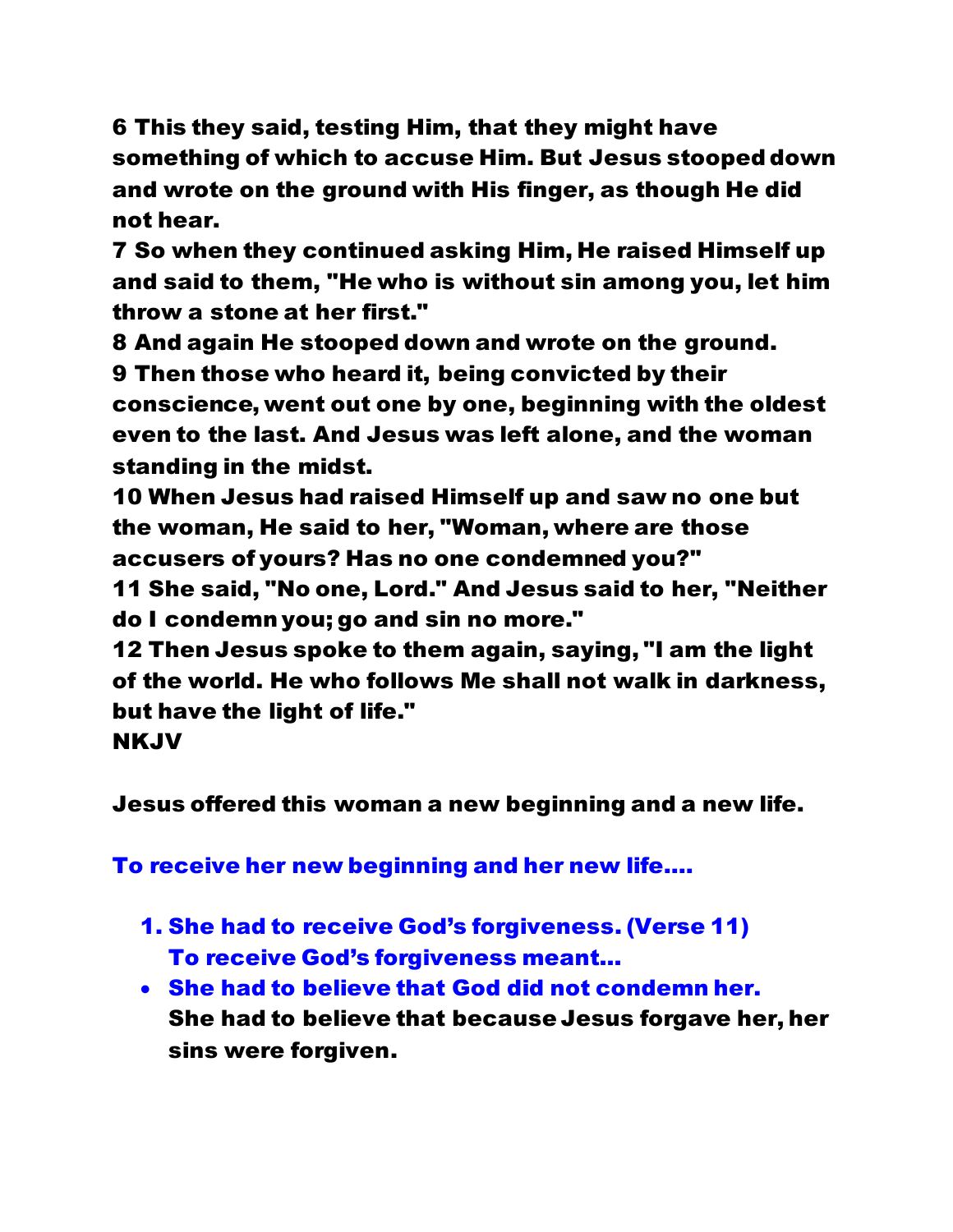- She had to believe that God would take away her shame.
- She had to believe that God would give her a new identity.

# 2. She had to go and sin no more. (Verse 11)

If she continued in her sin, her life would not change. And there was a great possibility that her life would end in tragedy. If she continued in her sin, she would not experience the new beginning and the new life God had planned for her.

#### 3. She had to follow Jesus. (Verse 12)

If she did not follow Jesus she would walk in darkness. The only way she could escape the lies of the devil was to follow Jesus.

No matter what you have done wrong; no matter who you are; no matter how old you are; God has a new beginning and a new life planned for your life.

To receive your new beginning and new life from God…

- 1. You must receive God's forgiveness.
	- To receive God's forgiveness means…
	- You believe that God does not condemn you because of Jesus.
	- You believe that God has taken away your shame through Jesus.
	- You believe that God has given you a new identity in Jesus.

Many people publicly profess that they have received God's forgiveness, but they still live under the fear of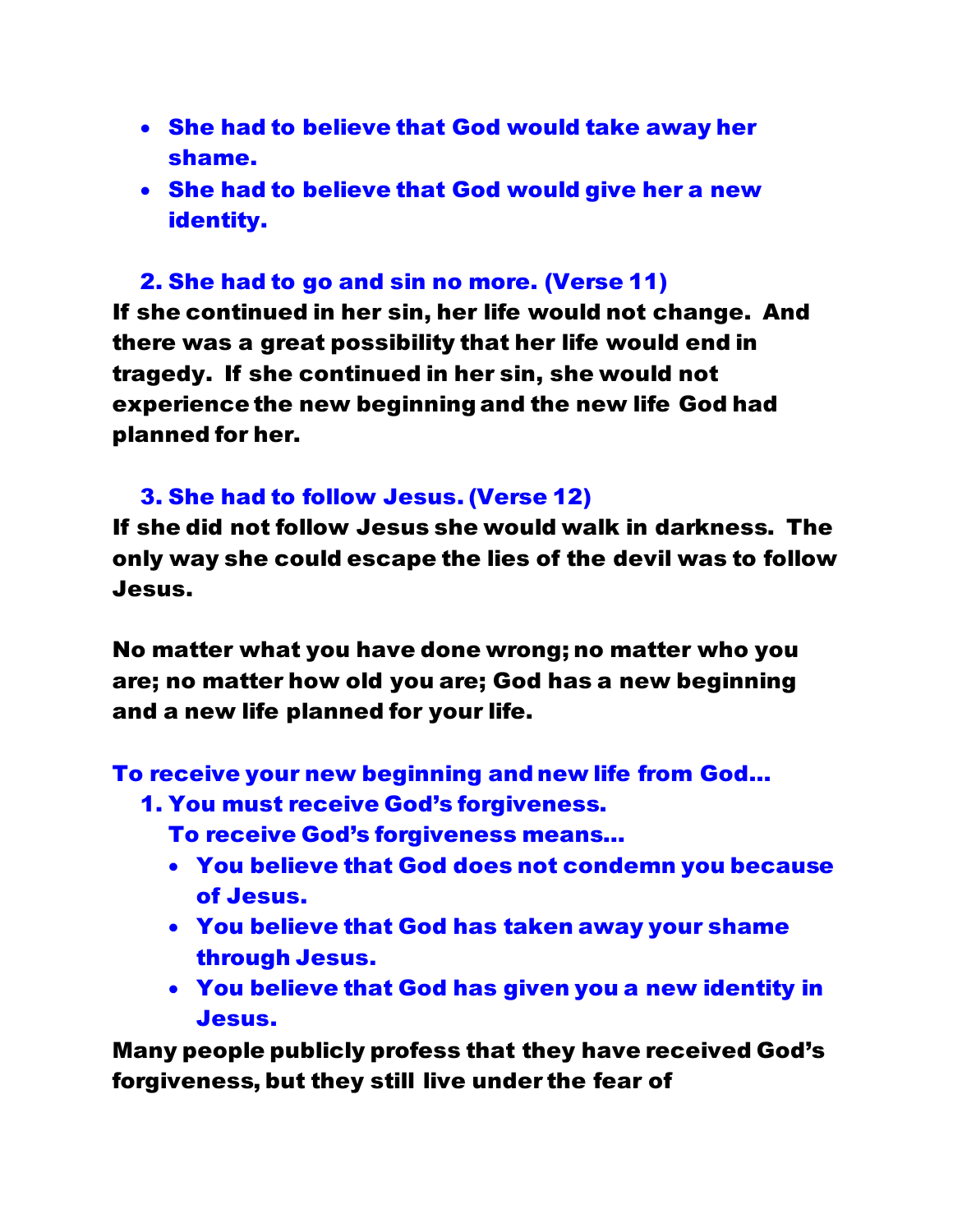condemnation. They still live-in shame because they still believe that they are the same person as they were before they received God's forgiveness.



They see the cross of Jesus as a lens that causes God to see them as righteous, but they believe they are still the same sinful and shameful person that they have always been.



They believe they have been clothed with the righteousness of Christ but underneath that garment, they are still the same sinful and shameful person that they have always been.



If you have received God's forgiveness through Jesus Christ, the bible says that God sees you as righteous because you are righteous. Jesus is not just a lens through which God sees you or a piece of clothing that covers your sin. Jesus is in your very being! His presence in you changes who you are!